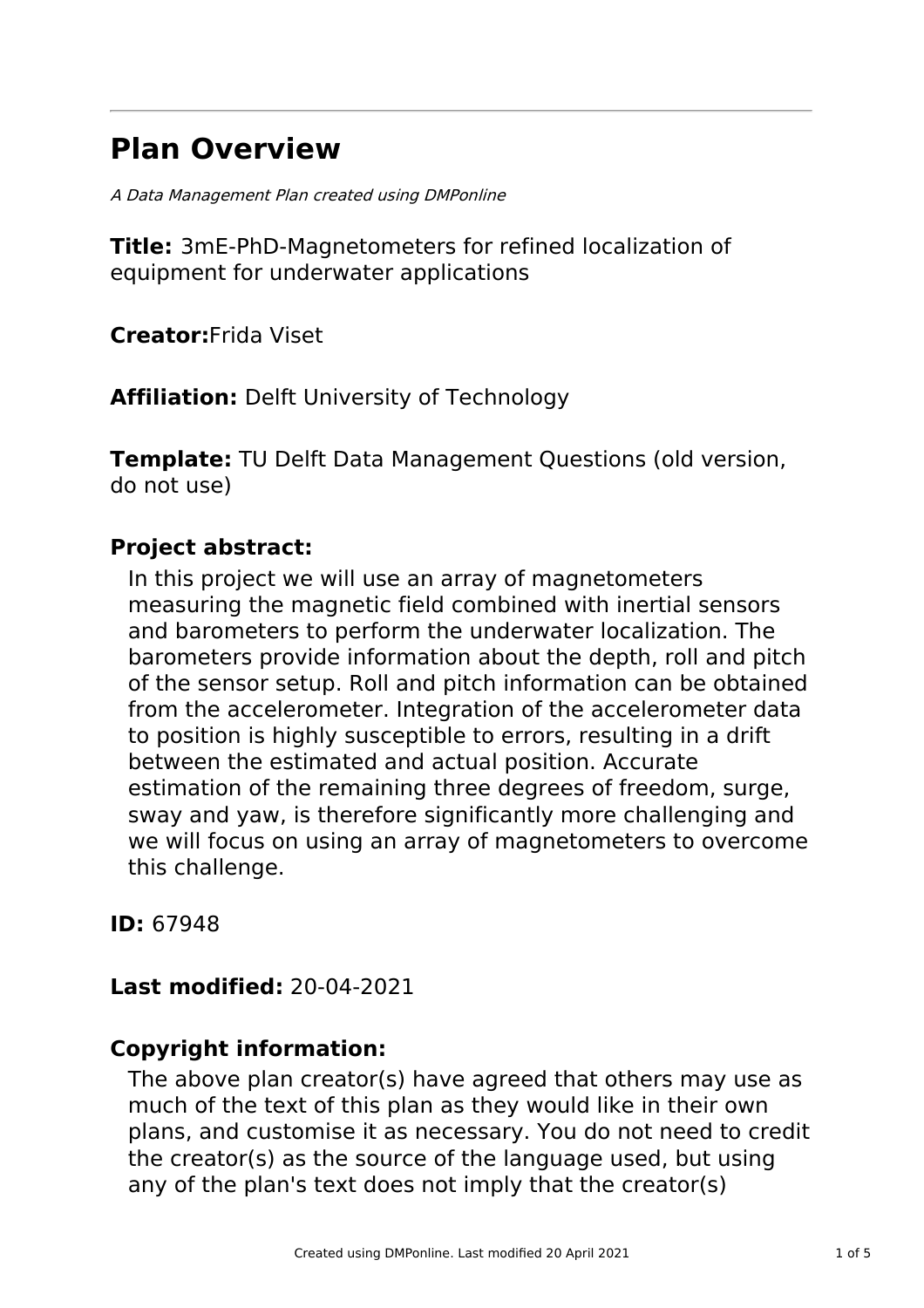endorse, or have any relationship to, your project or proposal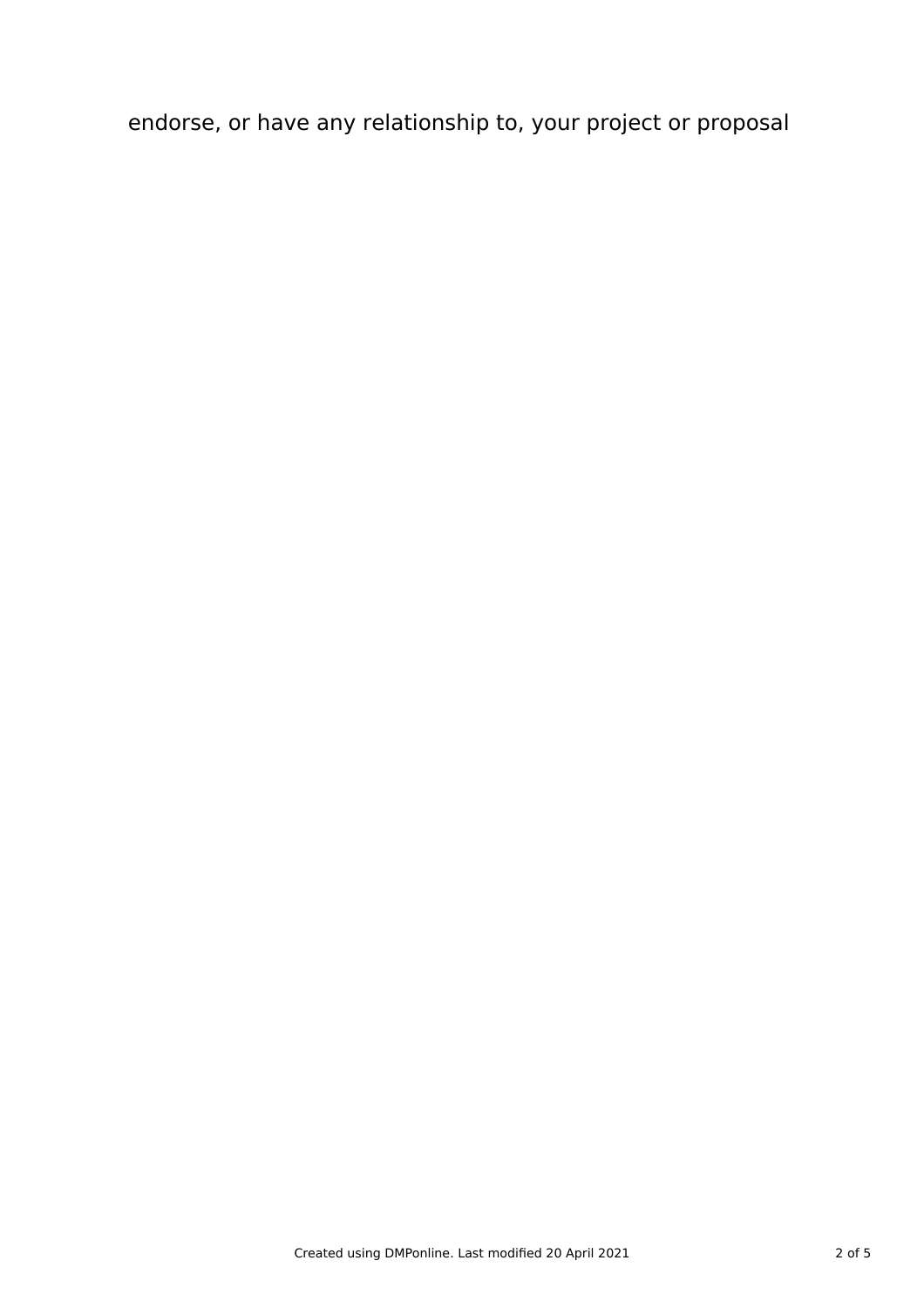# **3mE-PhD-Magnetometers for refined localization of equipment for underwater applications**

## **General TU Delft data management questions**

#### **Name of data management support staff consulted during the preparation of this plan**

Yasemin van der Velden, the Data steward of 3mE

#### **Date of consultation with support staff [YYYY-MM-DD]**

09-12-2020

#### **1. Is TU Delft the lead institution for this project?**

Yes, the only institution involved

#### **2. If you leave TU Delft (or are unavailable), who is going to be responsible for the data resulting from this project?**

Manon Kok (m.kok-1@tudelft.nl)

#### **3. Where will the data (and code, if applicable) be stored and backed-up during the project lifetime?**

Another storage system - please explain below, including provided safety measures

Dropbox. Dropbox makes sure there are always redundant copies of the data; data is automatically backed up and synced across devices and has version control.

#### **4. How much data storage will you require during the project lifetime?**

 $\bullet$  < 250 GB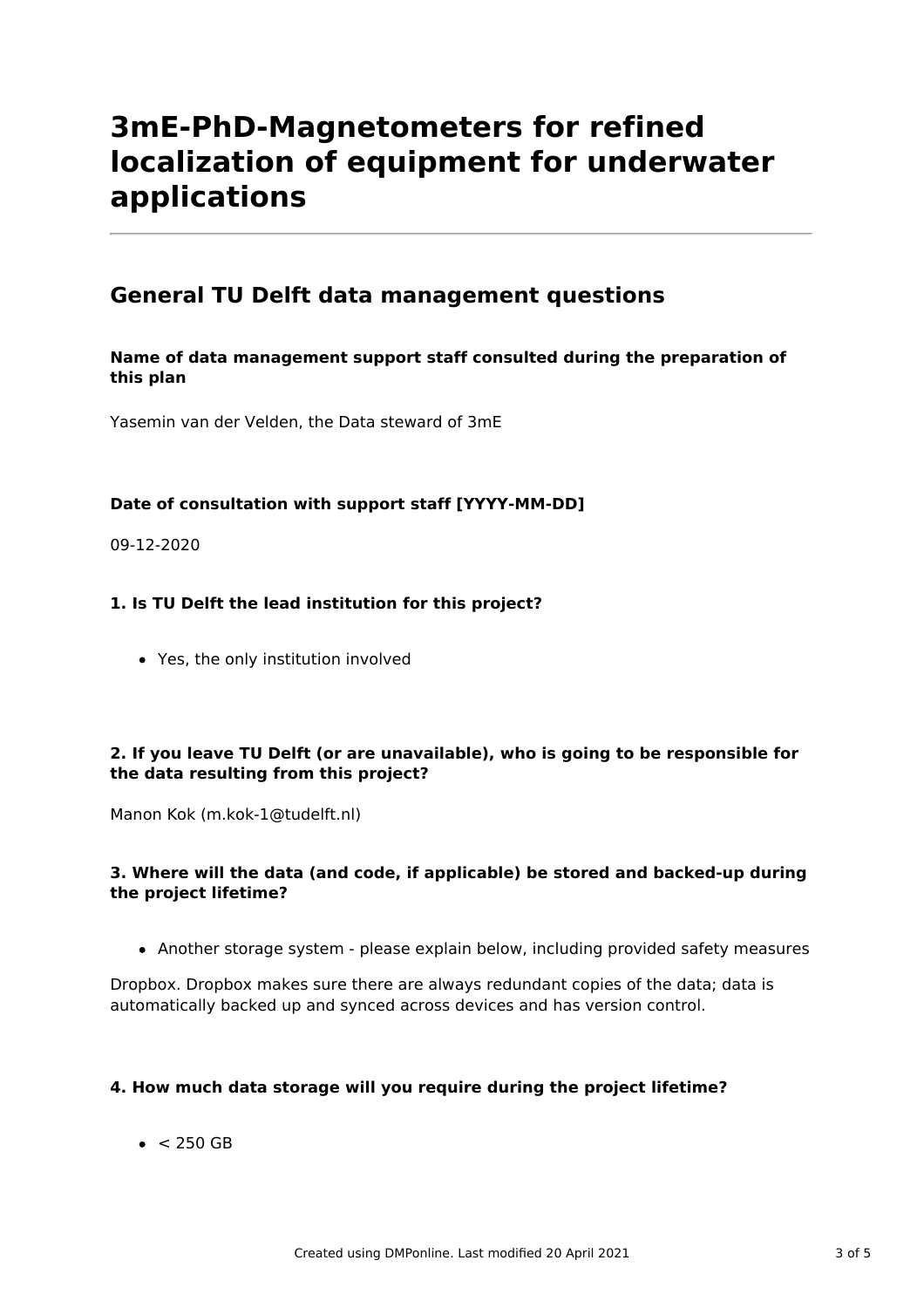#### **5. What data will be shared in a research data repository?**

All data (and code) underlying published articles / reports / theses

#### **6. How much of your data will be shared in a research data repository?**

 $\bullet$  < 100 GB

#### **7. How will you share your research data (and code)?**

I will share my data and code via git(lab)/subversion and also create a snapshot in a repository

#### **8. Does your research involve human subjects?**

• No

#### **9. Will you process any personal data? Tick all that apply**

No personal data

## **TU Delft questions about management of personal research data**

**1. Please detail what type of personal data you will collect, for what purpose, how you will store and protect that data, and who has access to the data.**

Question not answered.

#### **2. Will you be sharing personal data with individuals/organisations outside of the EEA (European Economic Area)?**